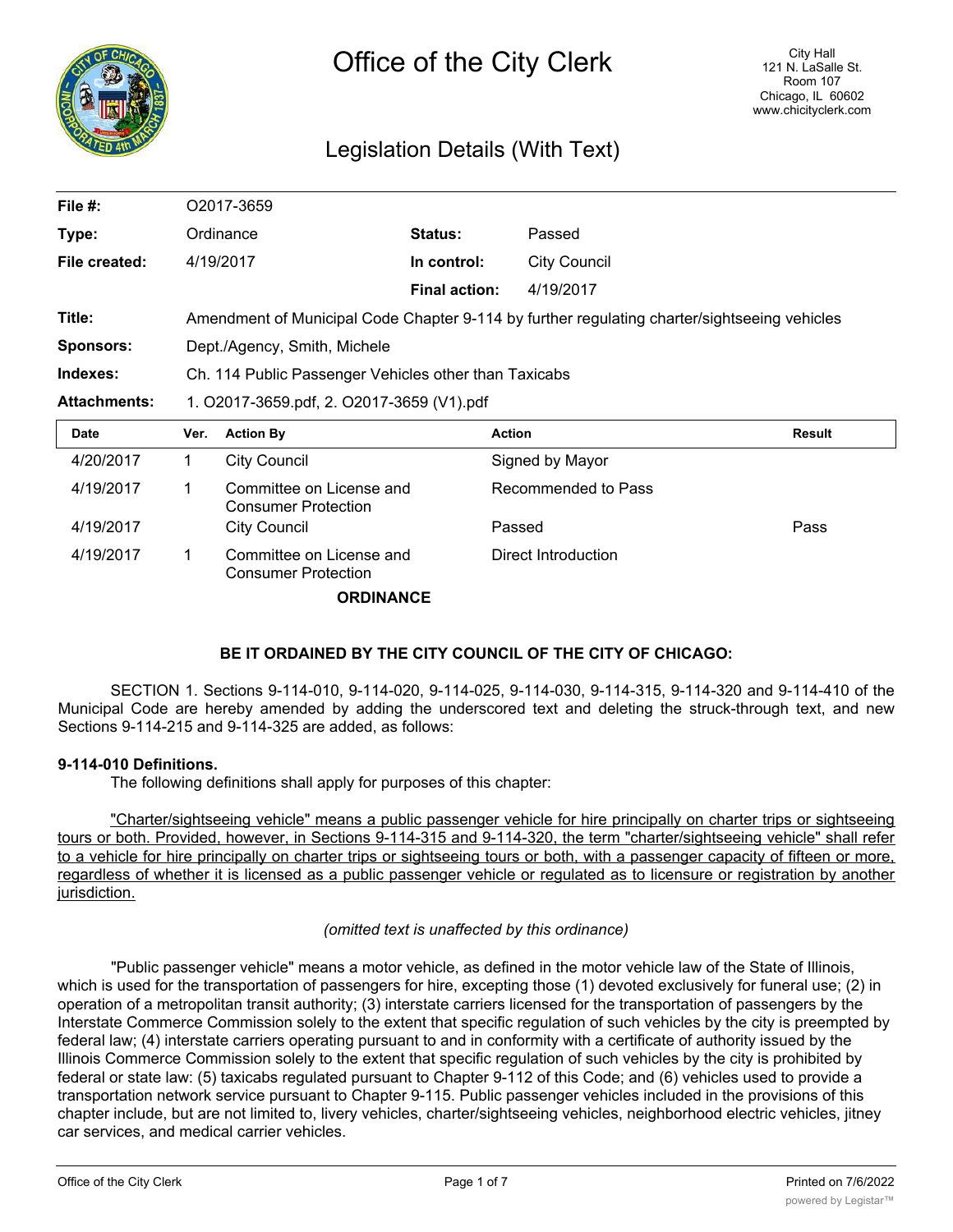#### *(omitted text is unaffected by this ordinance)*

#### **9-114-020 License required.**

a) It is unlawful for any person to operate a motor vehicle, or for the registered owner thereof to permit it to be operated, for the transportation of passengers for hire within the city unless it is licensed by the city as a public passenger vehicle pursuant to this chapter, or as a taxicab pursuant to Chapter 9-112, or used to provide a transportation network service pursuant to Chapter 9-115.

b) Subject to the conditions and limitations of this chapter, the city grants exclusive permission and authority to the licensees hereunder to operate public passenger vehicles licensed hereunder unless rescinded, terminated, or revoked as hereinafter provided.

c) It shall be unlawful for any taxicab or public passenger vehicle not licensed or reguired to be licensed as such by the City to solicit or accept business within the corporate boundaries of the city, except where the passengers have as their destination the community in

**1**

which such vehicle is licensed and then only when such transportation has been arranged in advance, except where such vehicle is licensed in the community that the passengers have as their destination, and then only when such transportation has been arranged in advance and no intermediate stops are made within the city.

d) A public passenger vehicle licensed by another jurisdiction may come into the city to discharge passengers whose trip originated from outside of the city or to transport passengers though the city without stopping. While the vehicle is in the city no roof light or other special light shall be used to indicate that the vehicle is vacant or subject to hire, and a white card printed in black letters, or a digital sign, bearing the words "Not For Hire" with text size not less than two inches in height shall be displayed at the windshield of the vehicle, and the vehicle may make no stops other than the destination.

e) Any person who solicits or transports passengers for hire, and the registered owner of any motor vehicle who permits such solicitation and transportation, in violation of this chapter, including, without limitation, Sections 9-114- 315 and 9-114-320, are subject to fines, vehicle impoundment, and other applicable penalties.

## **9-114-025 Temporary permits - Fees.**

The commissioner may issue temporary permits for the operation within the city of a public passenger vehicle not licensed by the city, or anv charter/sightseeing vehicle regardless of where it is licensed or registered, where the use within the city is for a special event or for a specific purpose. The daily fee for a temporary permit under this section shall not exceed \$100.00 per vehicle. Such vehicles shall be subject to all applicable provisions of Chapters 9-104, 9-112, and 9-114, as applicable, of the Chicago Municipal Code as well as all rules and regulations property promulgated pursuant to Chapters 9-104, 9-112, and 9-114 9-444V

#### **9-114-030 Application for license.**

An applicant must apply for the issuance or renewal of a license using a print or electronic from prescribed by, and as directed by, the commissioner and accompanied by such documents as the commissioner may require. If the applicant is a corporation or partnership, then its duly authorized agent can apply on behalf of the applicant. An applicant for a license who intends to operate one or more charter/sightseeing vehicles shall include as part of the application, and update as necessary, the address(es) where all vehicles in the licensee's fleet are kept when not in use.

Any changes made to the information submitted on the application or any material changes made to the licensee's personal or businesses operations or to any information provided under this chapter must be reported, in writing, to the commissioner within four business days of the change.

## **9-114-215 License rescission.**

The commissioner shall have the power to rescind any license erroneously or illegally issued, transferred or renewed pursuant to this chapter. In order for such a rescission to be effective, the commissioner must notify the licensee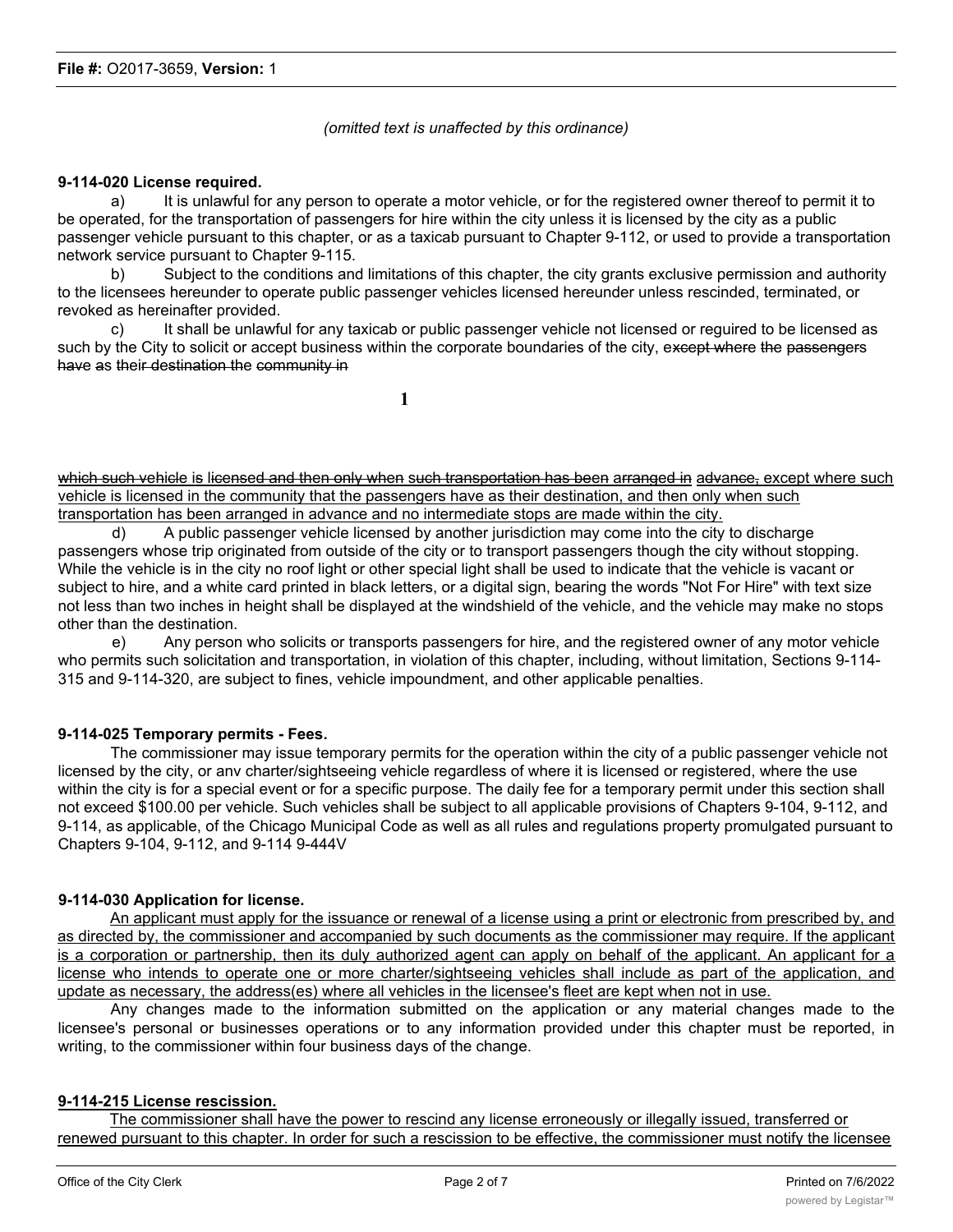## **File #:** O2017-3659, **Version:** 1

of the date the rescission will take effect. The notice shall take place by first class mail or in-person notification. The commissioner must indicate in such notice the basis for the rescission and must also indicate a date and time, prior to the proposed rescission date, upon which the licensee may appear before the commissioner, or his or her designee, to contest the proposed rescission. The licensee shall also be informed that he or she shall be entitled to present to the commissioner or his or her designee anv document, including affidavits, relating to the proposed rescission. Following the appearance of

2

the licensee before the commissioner, the commissioner may affirm or reverse his or her rescission decision. The commissioner's decision shall be in writing and shall be mailed to the licensee at least five days before a license rescission is effective. A licensee may appeal the commissioner's decision to anv court of competent jurisdiction.

## **9-114-315 Allowing unlawful acts.**

a) For purposes of this section, the following definitions apply:

"Allow" means: (1) to permit or approve, either in writing or orally; or (2) to fail to take corrective action.

"Authorized City Personnel" means those employees of the Departments of Aviation, Business Affairs and Consumer Protection, Emergency Management and Communications, Police and Transportation who have been authorized by their respective department heads to obtain information in the field to determine compliance with the Municipal Code.

"Security guard" means the accompanying individual reguired for certain trips pursuant to Section 9-114-320 in addition to the security camera specified therein. A security guard must be a private security contractor duly licensed pursuant to 225 ILCS 447. Article 25, or a registered employee of a private security agency with a valid permanent employee registration card pursuant to 225 ILCS 447-35-50.

"Corrective action" means to first make a prompt demand that a passenger either refrain from committing the acts set forth in subsection (b) and (c) of this section or depart from the charter/sightseeing vehicle. If the recipient of the demand does not comply with the demand, "corrective action" means to promptly terminate the charter/sightseeing service and return any passengers to their point of origin or final destination, or make a prompt report of the unlawful act(s) to the Chicago Police Department. If a passenger violates subparagraph (b)(4) or (b)(5) of this section, or if a passenger's violation of subsection (b) or (c) of this section causes bodily harm or property damage, "corrective action" shall also include the acts reguired in subsection (dl

"Owner" means an owner of a charter/sightseeing vehicle or charter/sightseeing service, including an individual, firm, partnership, joint venture, association, corporation, estate, trust, trustee, or any other group or combination acting as a bus company or other business entity.

- b) No owner, or driver of a charter/sightseeing vehicle, or security guard, shall allow any passenger:
- L who is under the age of 21 to possess or consume alcoholic liquor.
- 2. to engage in disorderly conduct.
- 3. to possess any drug paraphernalia.
- 4. to unlawfully possess a firearm.
- 5. to discharge a weapon firearm.
- 6^ to hurl projectiles from the vehicle. 7. to commit indecent
- exposure. JL to litter.
- 9. to unlawfully possess or use marijuana cannabis or anv controlled substance.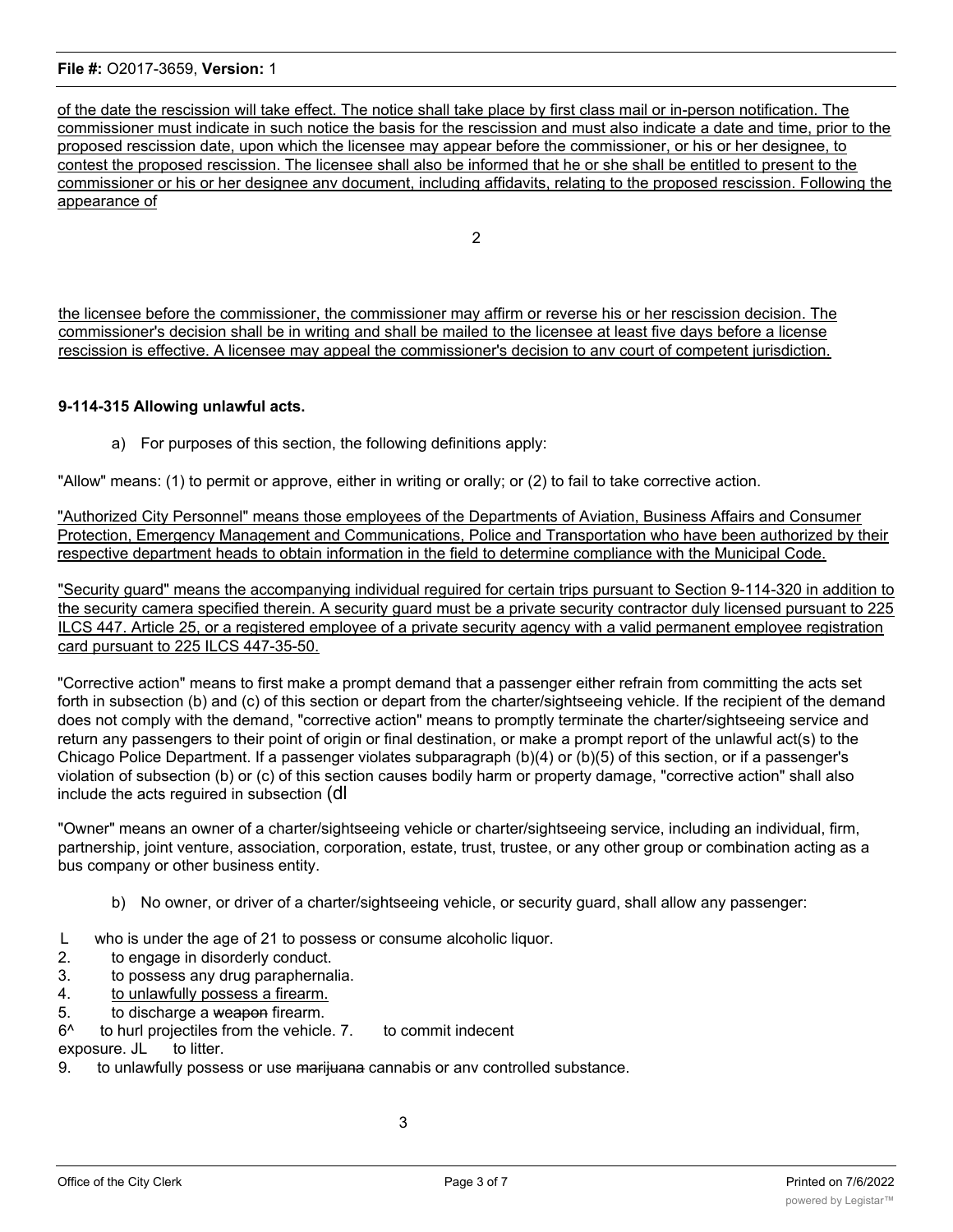c) No owner, or driver of a charter/sightseeing vehicle, or security guard, shall allow any person who is visibly inebriated onto that vehicle unless the next stop is the point of origin or final destination.

d) The drivor of a charter/sightseeing vehicle shall keep an itinerary identifying the point of origin and each stop for the current trip and shall present that itinerary to a Police Officer upon request. If a passenger violates subparagraph (b)(4) or (b)(5) of this section, or if a passenger's violation of subsection (b) or (c) of this section causes bodily harm or property damage, the driver, or security guard if there is one, must, when it is reasonably safe to do so: (1) promptly report to the Police Department, via a telephone call to 9-1-1. anv such violation reported to or observed by the driver or security guard: (2) answer fully and truthfully all questions asked by Authorized City Personnel regarding the violation: (3) cooperate with the City in anv such inguiry or investigation by giving oral or written statements to the City at reasonable times and locations in the course of anv investigation; and (4) sign a complaint against the passenger if the driver or security guard saw the violation take place.

e) A driver's or security guard's violation of this section or Section 9-114-320 shall be attributable to, and deemed a violation by, the owner. A notice of violation of this section or Section 9-114-320 shall be deemed served upon the owner once it has been deposited in US mail with proper postage prepaid and properly addressed to the registered agent of the charter/sightseeing vehicle business entity or, alternatively, to the registered owner of the vehicle.

f) Each person who violates this section shall be subject to a fine of not less than  $$250$  nor more than  $$500$  for the first offenso, not less than \$500 nor more than \$1,000 for the second offense, and not less than \$1,000 nor more than \$1,500 for the third and succeeding offenses, during the same calendar year.

## **9-114-320 Sightseeing vehicles. Charter/sightseeing vehicles - requirements and restrictions.**

## (a) General.

Charter/sightseeing vehicles shall not be used for transportation of passengers except on sightseeing tours or charter trips.

No person shall solicit passengers for sightseeing tours upon any public way except at stands specially designated by the city council for sightseeing vehicles.

Each charter/sightseeing vehicle that is not subject to requirements to display identification or information pursuant to rules imposed by the Interstate Commerce Commission, Illinois Commerce Commission, or Federal or state law shall display the City of Chicago public vehicle (for purposes of this section. "COCPV") license number, preceded by the initials "COCPV." and the name of and a contact telephone number for the owner. For purposes of this section, a license plate is not "identification information." The markings reguired by this section must:

## (1) Be painted or otherwise permanently affixed to, and appear on both sides of, the vehicle;

4

- 2) Be in letters that contrast sharply in color with the background on which the letters are placed;
- 3) Be readily legible, during daylight hours, from a distance of 50 feet while the vehicle is stationary; and
- 4) Be kept and maintained in a manner that retains the legibility reguired by the preceding paragraph (3).

No charter/sightsoeing vehiclos may display advertising-witheut first obtaining an advertising permit as sot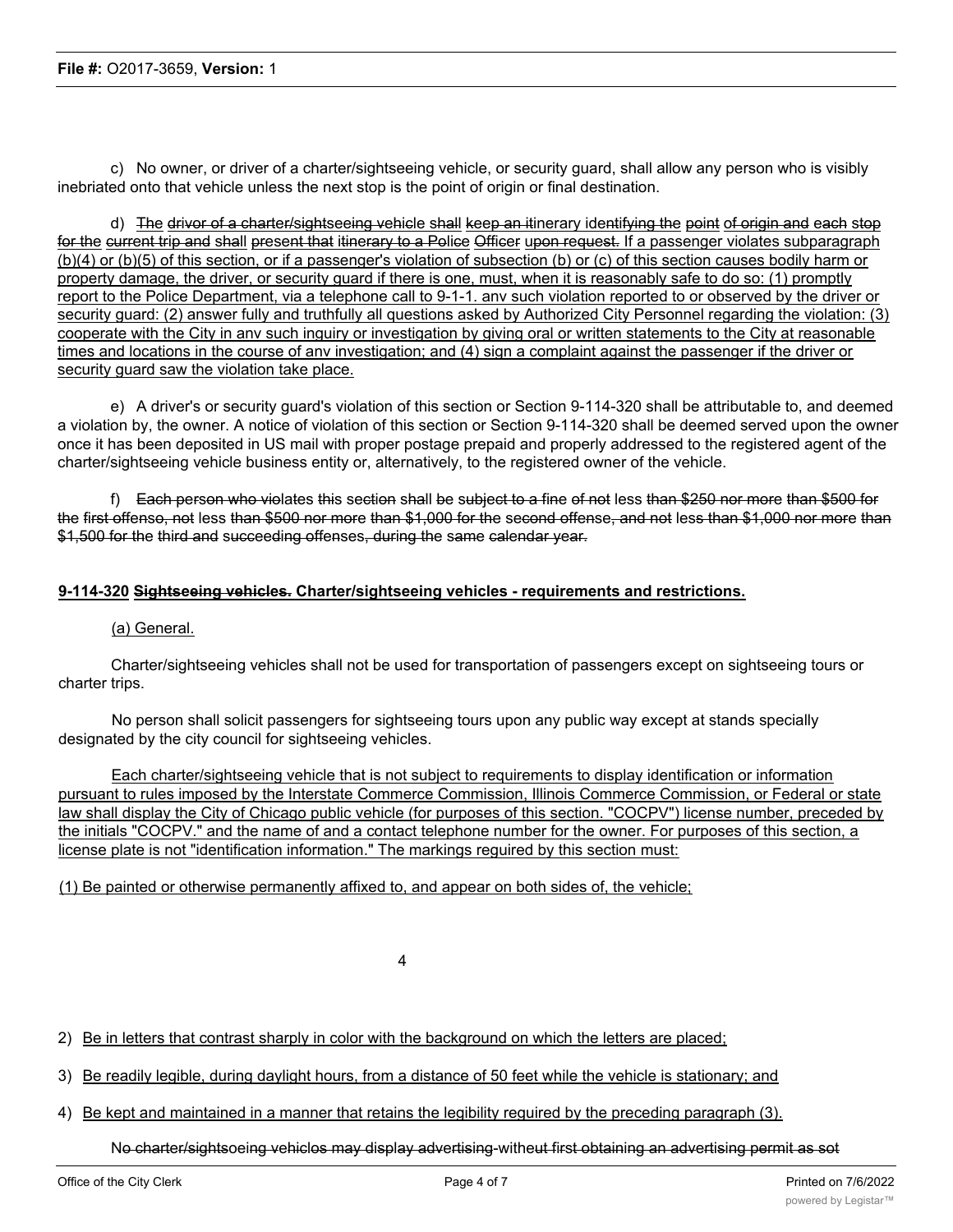## **File #:** O2017-3659, **Version:** 1

#### forth in Section 9 114-330.

The driver of a charter/sightseeing vehicle shall keep an itinerary identifying the point of origin and each stop for the current trip, in such form and format as the Commissioner specifies, and shall present that itinerary to Authorized City Personnel, as that term is defined in Section 9-114-315. upon reguest.

The owner of each charter/sightseeing vehicle subject to City licensure under this Chapter shall include their City license account (I.R.I.S.) number on all advertising and promotional materials for the charter/sightseeing service, on anv web page promoting or describing the charter/sightseeing service, and on any trip contract used for the trip.

(b) Trips that include alcohol.

In addition to the requirements of subsection (a), the requirements and restrictions of this subsection (b) apply to each trip with fifteen or more passengers that includes the opportunity for passengers to consume alcoholic liquor either: (i) while on the vehicle, or (ii) during an interim stop on the trip (i.e. a stop other than the point of origin or final destination).

Each charter/sightseeing vehicle shall both: (i) contain a security guard to accompany the driver for the entire trip, and (ii) be equipped with one or more fully operational security cameras meeting specifications set by rule.

The owner, driver of a charter/sightseeing vehicle or security guard shall take affirmative measures to determine that no passenger is in violation of Section 9-114-315(b)(4),

Upon commencing a trip in the City of Chicago, or upon or prior to entering the City of Chicago, the driver of a charter/sightseeing vehicle or security guard shall present to each passenger the text of subsections 9-114-315(b) and (c). This text may be presented via an information sheet or placard, a spoken presentation to the passengers, or a video. The presentation shall be subject to discretionary audit by Authorized City Personnel, as that term is defined in Section 9- 114-315.

No charter/sightseeing vehicle shall include a stop for purposes of visiting anv public park during the hours the park is closed.

## **9-114-325 Plan of operation; vehicle violations cumulative.**

Anv owner who has been found liable for unlicensed operation, or who has otherwise been subjected to disciplinary action for violations of this Chapter, may be reguired to enter into

«

a plan of operation acceptable to the Commissioner as a condition of being allowed to engage in or resume licensed operation. Anv such plan of operation shall be imposed at the Commissioner's direction and shall contain such reguirements and restrictions that the Commissioner determines are necessary and appropriate to ensure safe operation, taking into account the nature and number of the pertinent violations.

A cease-and-desist order imposed for a violation committed in conjunction with any charter/sightseeing vehicle shall apply to all charter/sightseeing vehicles in that owner's fleet. A license suspension or revocation imposed for a violation committed in conjunction with anv charter/sightseeing vehicle shall apply to all charter/sightseeing vehicles in that owner's fleet. The Commissioner shall consider the number and nature of violations that trigger license suspension or revocation on a fleet-wide basis as opposed to a vehicle-specific basis. For , purposes of this paragraph, "fleet" shall mean all charter/sightseeing vehicles under common ownership.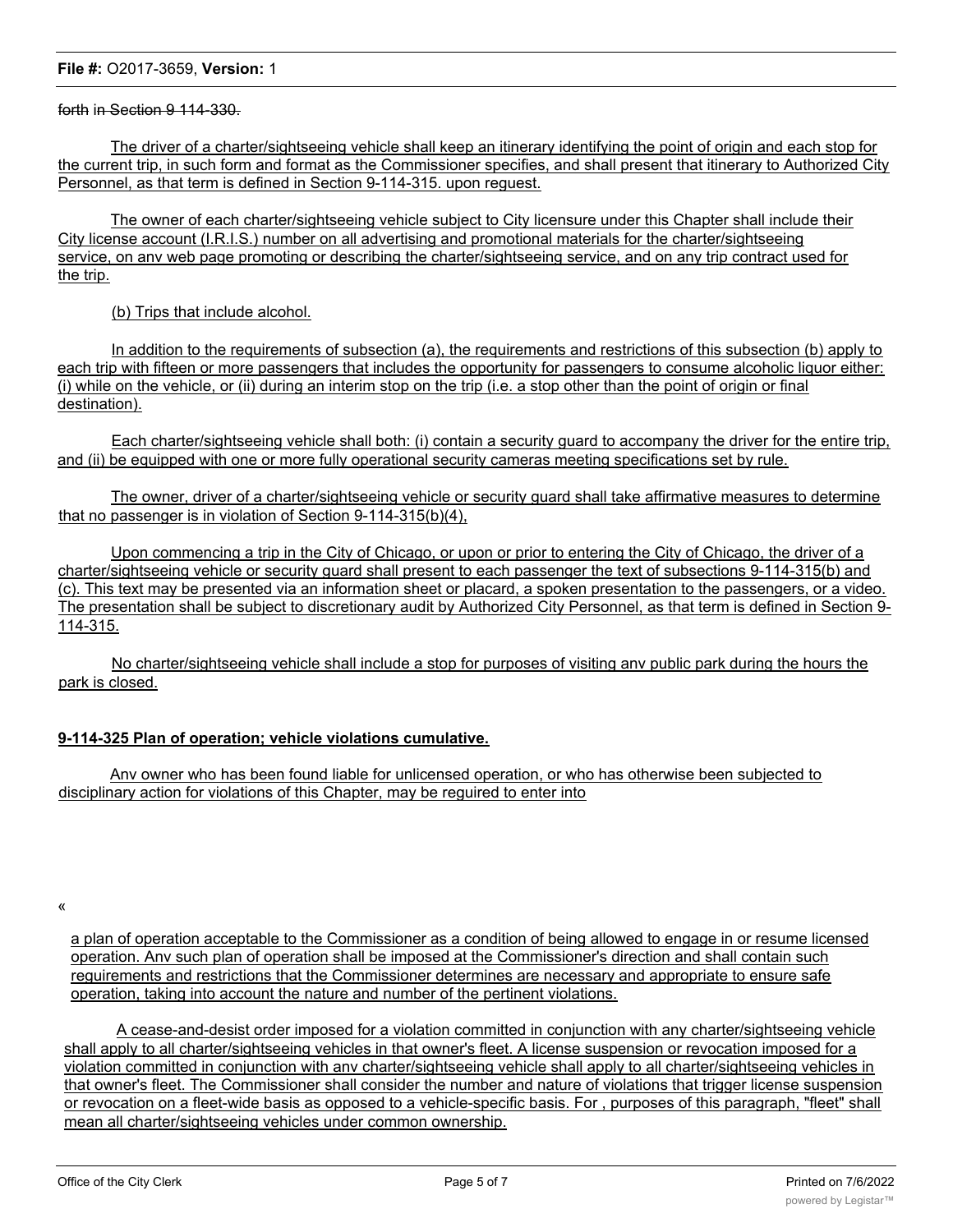## **9-114-410 Violation - Penalty.**

Any person who violates any provision of this chapter for which a penalty is not otherwise provided shall be fine d not less than \$100.00 nor more than \$200.00 for the first offense, not less than \$200.00 nor more than \$300.00 for th e second offense, and not less than \$300.00 nor more than \$750.00 for the third and succeeding offenses during the same calendar year. Each day that such violation shall continue shall be deemed a separate and distinct offense. In addition, when any one vehicle is involved in more than five violations of this chapter or the rules and regulations relati ng thereto within a 12-month period, the license for that vehicle shall be revoked.

a) Anv person who violates anv provision of this chapter for which a penalty is not otherwise provided shall be fined not less than \$100.00 nor more than \$10.000.00. Each day that such violation shall continue shall be deemed a separate and distinct offense. In addition to fines, penalties for anv violations of this chapter may include license suspension or revocation.

b) Anv person who violates Section 9-114-150. 9-114-280. 9-114-315. or 9-114-320 shall be fined not less than \$250.00 nor more than \$10,000.00 for each offense.

c) Anv person who violates Section 9-114-020 or 9-114-170 shall be fined not less than \$1,000.00 nor more than \$10,000.00 for each offense. In addition to the fine provided by this subsection (c) for unlicensed operation, the commissioner is authorized to issue a cease-and-desist order directing immediate cessation of unlicensed operation until proper licensure is obtained. A second or subseguent incident of unlicensed operation, or operation in violation of a cease-and-desist order, shall subject the violator to a minimum fine of \$5,000.00.

SECTION 2. In light of the urgent need to ensure the proper regulation of charter/sightseeing vehicles and other commercial vehicles, pursuant to 65 ILCS 5/1-2-4, this ordinance shall take effect immediately upon its passage and approval, if such passage is by a vote of at least two-thirds of the members of this Council.

In the event this ordinance passes by a majority vote of less than two-thirds of the members of this Council, this ordinance shall take effect ten days after passage and publication.

The Commissioner of Business Affairs and Consumer Protection is authorized to mandate the administrative requirements of this ordinance in a graduated manner, with full implementation to be achieved by June 1, 2017. The Commissioner shall notify interested persons of any such

**6**

graduated implementation, and the ordinance requirements included, by administrative notification.

Department of Business Affairs and Consumer Protection

city of chicago

April 19,2017

## TO THE HONORABLE, THE CHAIRMAN AND MEMBERS OF THE CITY COUNCIL COMMITTEE ON LICENSE AND CONSUMER PROTECTION